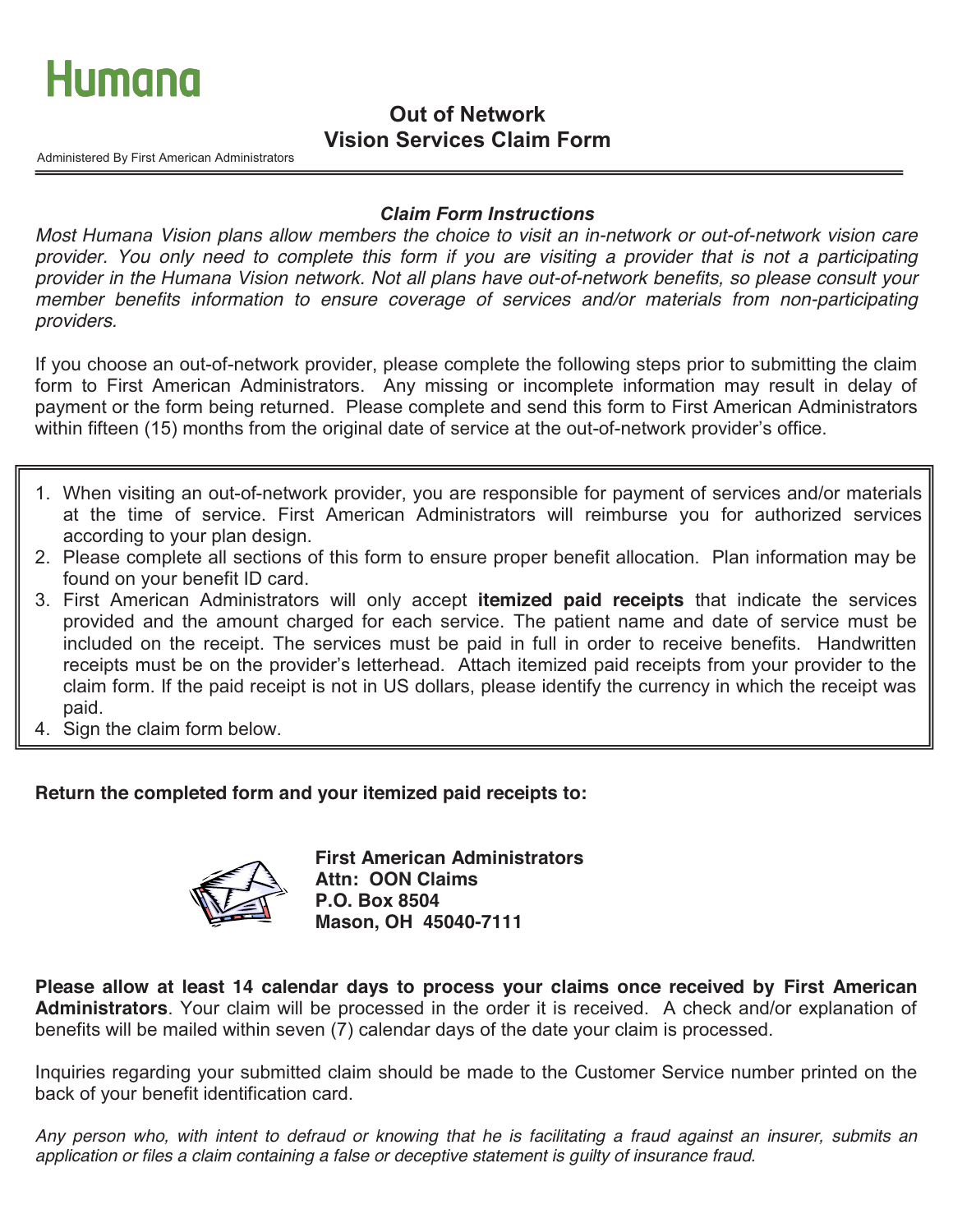# **Humana**

**Out of Network Vision Services Claim Form**

| Patient Information (Required)      |                                                                    |  |
|-------------------------------------|--------------------------------------------------------------------|--|
| <b>Last Name</b>                    |                                                                    |  |
|                                     |                                                                    |  |
| <b>First Name</b>                   | Middle Initial                                                     |  |
|                                     |                                                                    |  |
| <b>Street Address</b>               | Zip Code<br>City<br><b>State</b>                                   |  |
| Birth Date (MM/DD/YYYY)             | Telephone Number                                                   |  |
|                                     | $\qquad \qquad -$                                                  |  |
| Member ID $#$ (if applicable)       | Relationship to the Subscriber<br>Self<br>Child<br>Spouse<br>Other |  |
|                                     |                                                                    |  |
| Subscriber Information (Required)   |                                                                    |  |
| <b>Last Name</b>                    |                                                                    |  |
| <b>First Name</b><br>Middle Initial |                                                                    |  |
|                                     |                                                                    |  |
| <b>Street Address</b>               | City<br>Zip Code<br><b>State</b>                                   |  |
| Birth Date (MM/DD/YYYY)             | Telephone Number                                                   |  |
|                                     | $\equiv$                                                           |  |
| <b>Vision Plan Name</b>             | Vision Plan/Group #<br>Subscriber ID $#$ (if applicable)           |  |
|                                     |                                                                    |  |

| Date of Service (Required) (MM/DD/YYYY) |  |  |  |
|-----------------------------------------|--|--|--|
|                                         |  |  |  |

| Request For Reimbursement -Please Enter Amount Charged. Remember to include itemized paid receipts: |       |        |                                                                                  |
|-----------------------------------------------------------------------------------------------------|-------|--------|----------------------------------------------------------------------------------|
| Exam                                                                                                | Frame | Lenses | Contact Lenses - (please submit all contact related<br>charges at the same time) |
| If lenses were purchased, please check type:     Single<br>  Bifocal   Trifocal<br>Progressive      |       |        |                                                                                  |

I hereby understand that without prior authorization from First American Administrators for services rendered, I may be denied reimbursement for submitted vision care services for which I am not eligible. I hereby authorize any insurance company, organization employer, ophthalmologist, optometrist, and optician to release any information with respect to this claim. I certify that the information furnished by me in support of this claim is true and correct.

Member/Guardian/Patient Signature (not a minor) Date: